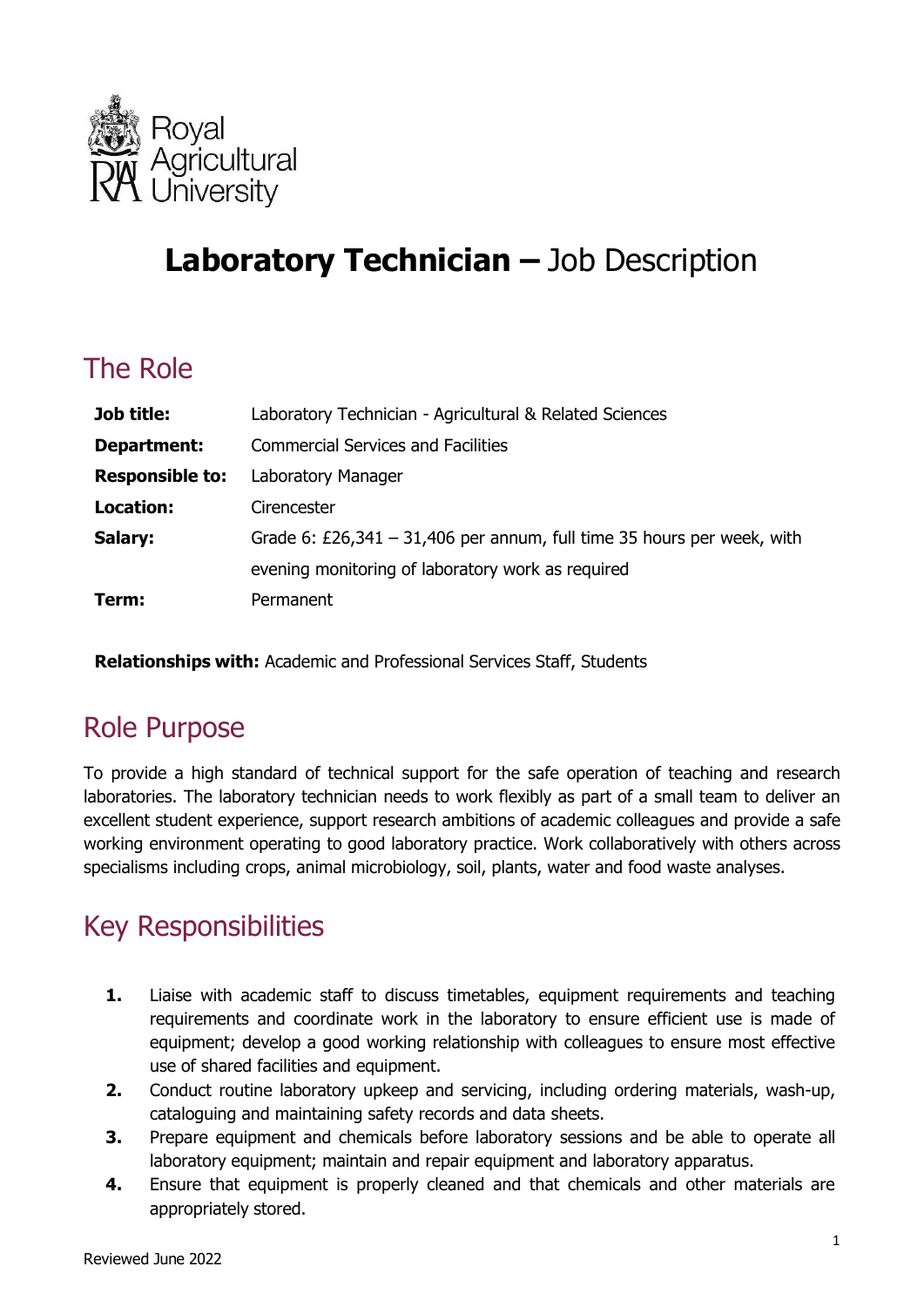- **5.** Manage the stock control of chemicals and equipment.
- **6.** Carry out analytical work associated with teaching, research and commercial projects.
- **7.** Develop new laboratory and field experimental techniques for practical classes.
- **8.** Support and assist the work of academic staff and research students with on-farm data collection and give technical advice to staff and students.
- **9.** Collect, prepare and maintain specimens of soil, plant and animal samples for practical classes. This will include assistance in the acquisition of processed feed, silage, haylage, compound feeds and dissection material, together with the upkeep of soil, plant, weed, pest and disease samples and demonstration material including soil pits for farm classes.
- **10.** Conduct daily meteorological records, reporting monthly to the meteorological office and maintenance of the weather station.
- 11. Organise milling room facilities, to include ovens, incubators and the instrument room for practical classes, research and commercial use.
- **12.** Support final years honours projects and postgraduate research work.
- 13. Undertake regular laboratory supervision of students at all levels.
- **14.** Keep records, e.g. for students' practical sessions, tracking methods and results.
- **15.** Ensure that all health and safety procedures are understood and followed correctly and keep abreast of Health and Safety requirements, undergoing training as required.
- **16.** When required, undertake teaching of students on areas of expertise
- **17.** Advise on sources and evaluation of new laboratory equipment for purchasing when necessary and ensure the existing laboratory implements and instruments are kept properly functioning
- **18.** Perform demonstration tasks within timetabled practical classes (e.g. microscopy, soil analysis & safe handling of dissection materials) to assist academic staff responsible for the activity
- **19.** PA1, 2, 4 and or 6 (NPTC Pesticide Applicators certificate) in order to undertake operations within the RAU living lab crop trials, or willing to undertake
- **20.** Carry out such other tasks as may be required to meet the business needs of the University

#### General responsibilities:

- The University is committed to equality of opportunity. All staff are required to comply with current legislation, University policies and good practice guidance.
- safeguarding policies and guidance and participate in related mandatory/statutory training. Managers have a responsibility to ensure their team members understand their individual **•** All staff are required to act in a way that safeguards the health and wellbeing of children and vulnerable adults at all times. The post holder must be familiar with and adhere to appropriate responsibilities with regard to safeguarding children and vulnerable adults.
- are familiar with the process and plan time to prepare for their appraisal. Following the **All staff are required to participate in the University appraisal process and should ensure they** appraisal, staff are expected to undertake in any necessary learning and development and work towards the objectives that have been set.
- learning and development activities to support their role. Managers must facilitate learning **The University expects staff to attend any training designated as mandatory and to undertake**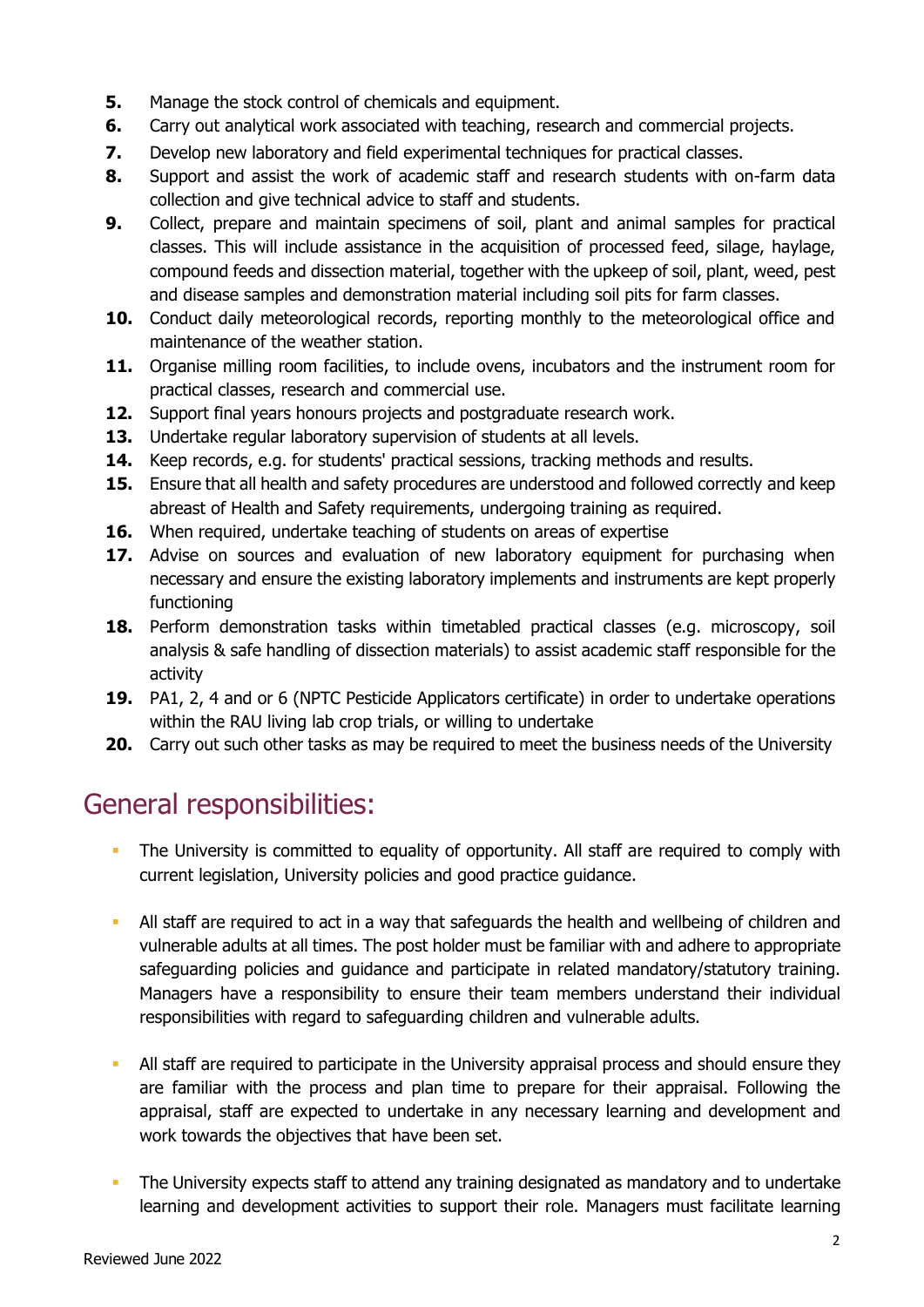and development within their teams.

- It is a condition of employment that staff will not disclose any information obtained in the that the confidentiality of personal data remains secure and that restricted information or highly restricted information to which they have access remains confidential during and after their employment at Royal Agricultural University. All staff must undergo appropriate data course of their duties other than to those entitled to receive it. The post holder must ensure protection training as required.
- All absence from work must be reported in accordance with the University's absence procedures and recorded on iTrent.
- The University acknowledges its responsibility to provide a safe, smoke free environment, to its employees, service users and visitors. It is the policy of the University not to allow smoking on University premises other than in specifically designated areas.

| <b>Requirements</b><br>The post holder must be able to demonstrate:                                  | <b>Essential</b><br>or<br><b>Desirable</b> | <b>Measured By</b><br>A) Application Form<br>B) Interview<br>C) Presentation |
|------------------------------------------------------------------------------------------------------|--------------------------------------------|------------------------------------------------------------------------------|
| A degree in chemistry or related science [e.g. soil science,<br>geology, animal or crop science]     | E                                          | A                                                                            |
| Experience in analysing soil, plant tissues and diseases<br>and/or animal feed                       | E                                          | A, B                                                                         |
| Excellent IT skills, especially calculations and spread sheet<br>work                                | Е                                          | A, B                                                                         |
| Experience of delivering presentations to small groups                                               | D                                          | A, B                                                                         |
| Qualification in Laboratory / Analytical techniques                                                  | D                                          | A                                                                            |
| Experience of supervising students - research & taught                                               | D                                          | A, B                                                                         |
| Post graduate qualification in a science subject with<br>considerable field and / or laboratory work | D                                          | A                                                                            |

### Person Specification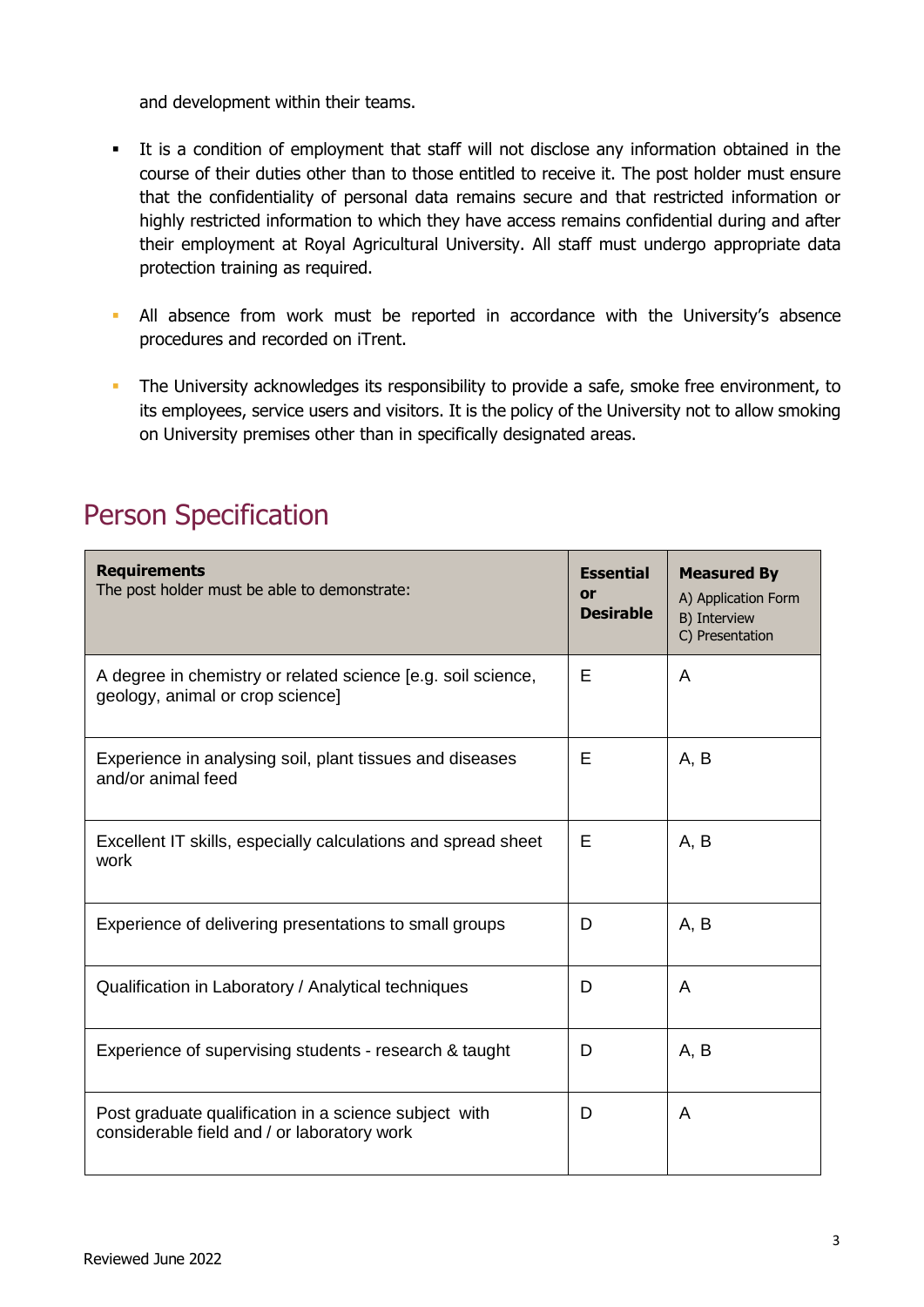| Awareness of laboratory Health and Safety, Risk<br>assessment and COSSH issues etc.                    | в |
|--------------------------------------------------------------------------------------------------------|---|
| PA1 & 2 Qualification, or willing to study                                                             | A |
| Experience of running crop trials, and the undertaking of<br>practical day to day tasks and management |   |

#### General Data Protection Regulations: Applicant Privacy Notice

 The Royal Agricultural University collects and processes your personal data so that it can meet its statutory and legal obligations, and when it has a legitimate interest in processing personal data before, during and after the end of the employment relationship.

 The data which forms part of your job application (for example, application form, CV, references, Equal places, which will include the University's HR and recruitment management systems (electronic and paper based), and in IT systems (including the University's email system). Your information may be shared internally with the HR Department and with employees who are involved in the recruitment and selection process, but only if access to your data is absolutely necessary for the performance of those Opportunities Monitoring Form, shortlisting and interview records) will be stored in a range of different roles.

 The University may share your data with third parties in certain circumstances. Personal data that the University uses for the purposes of equal opportunities monitoring and reporting is anonymised or is collected with the express consent of applicants, which can be withdrawn at any time. Applicants are entirely free to decide whether to provide such data and there are no consequences of failing to do so.

 The University takes the security of your data seriously and has internal controls in place to try to ensure that your data is not lost, accidentally destroyed, misused or disclosed, and is not accessed except by the above employees in the performance of their duties. If your application is unsuccessful, your applicant data will be destroyed 6 months following the advertised closing date of the post you have and for 6 years following your leaving date. You can access and obtain a copy of your data on request applied for. If your application is successful, your applicant data will be retained during your employment and you can ask the University to change incorrect or incomplete data.

 In certain circumstances you can ask the University to stop processing your data, or you can object to the processing of your data. If you believe that the University has not complied with your data protection rights, you can complain to the Information Commissioner. Further information about your rights in accordance with Data Protection and the GDPR Regulations can be obtained from the University Data Protection Officer. A detailed Employee Privacy Notice is available to view [here.](https://www.rau.ac.uk/privacy-notices)

# Application Procedure